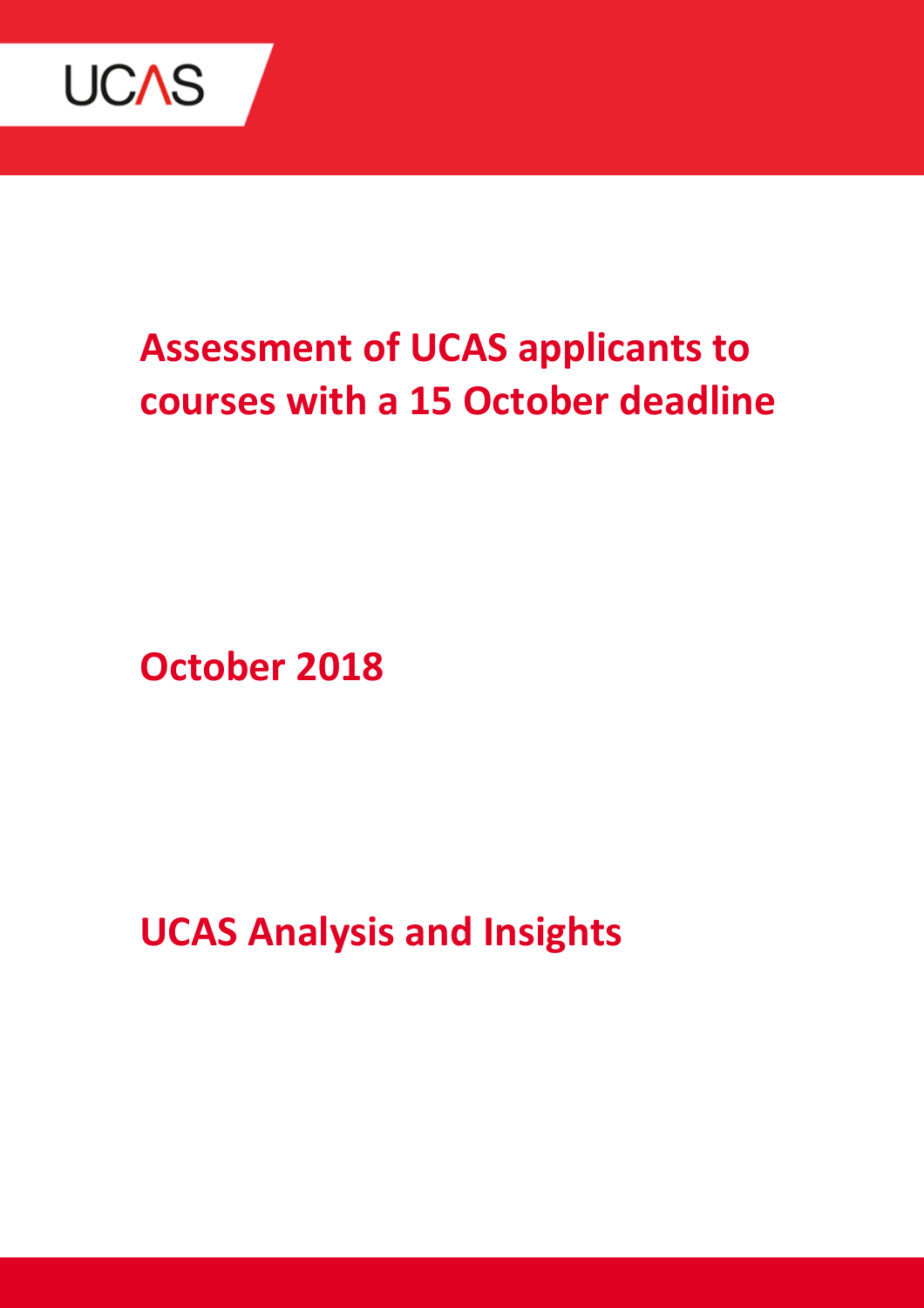# **Introduction**

15 October is the deadline for applying to the majority of undergraduate degree courses in medicine, dentistry, and veterinary science/medicine, or any courses at the University of Oxford and University of Cambridge. It is the first deadline of the UCAS Undergraduate admissions cycle.

Courses subject to the October deadline are highly competitive, with only around one in four applicants to these courses gaining a place, compared to three in four applicants to courses without a 15 October deadline. This, coupled with applicants generally needing to achieve higher than average grades to gain a place on these courses, leads to a high share of applicants not being placed at the end of the cycle, and reapplying the following year.

Typically, between 8 and 10 per cent of main scheme applicants will apply to courses with the 15 October deadline, meaning that at this time, it is not possible to draw conclusions around what to expect by the end of the cycle. However, we can see how demand for October deadline courses has changed, and draw insight about the characteristics of these applicants.

This analysis reports only on courses subject to the 15 October deadline. For more information on any of the topics covered, please refer to the 2019 entry October deadline applicant figures at [www.ucas.com/corporate/news-and-key](http://www.ucas.com/corporate/news-and-key-documents/news/record-number-applicants-early-deadline-university-courses)[documents/news/record-number-applicants-early-deadline-university-courses.](http://www.ucas.com/corporate/news-and-key-documents/news/record-number-applicants-early-deadline-university-courses)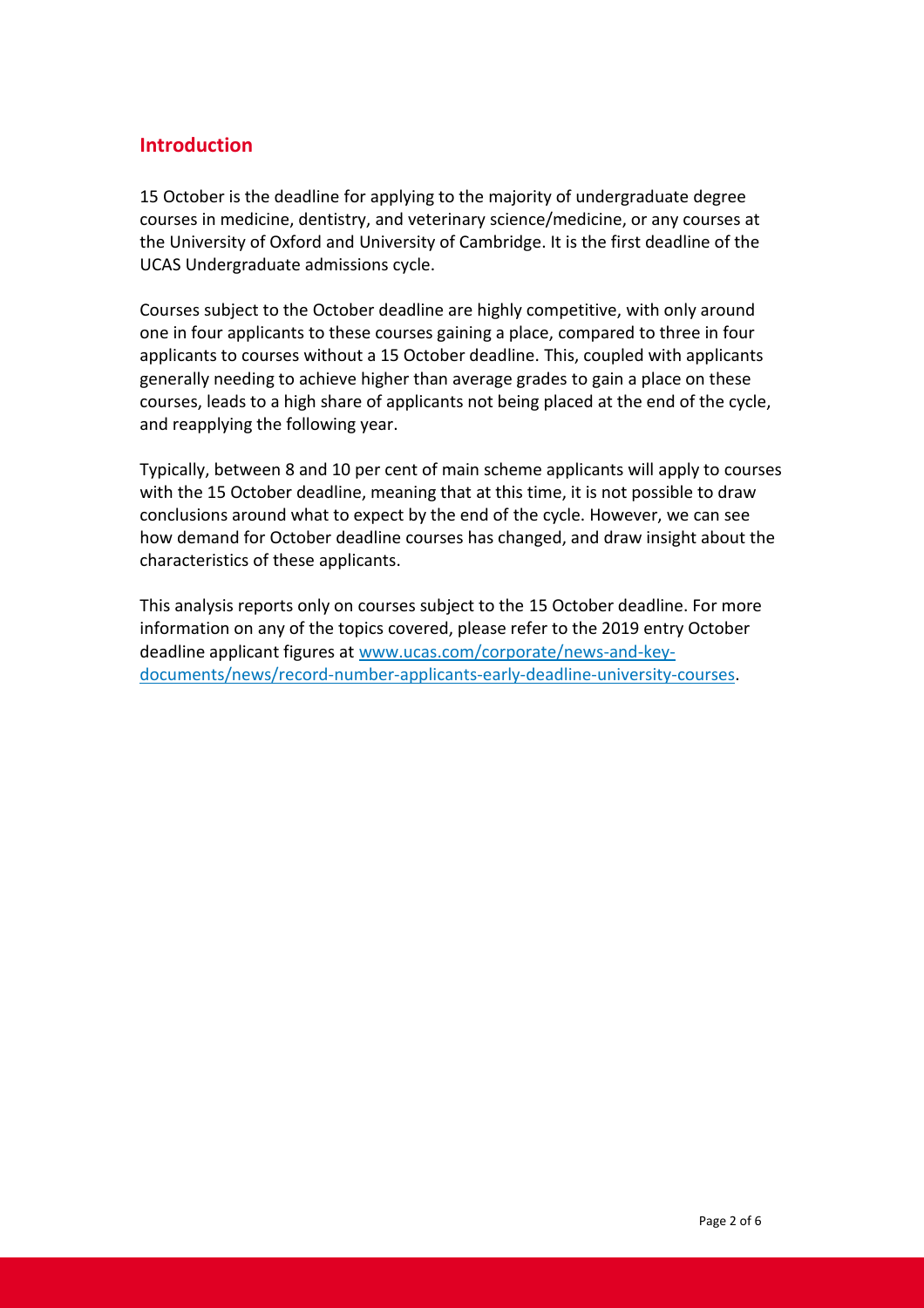# **Number of applicants to courses with the 15 October deadline increase, despite declining population**

This year, the UK 18 year old population has decreased by 2.0 per cent, resulting in 14,500 fewer 18 year olds. As generally around half of all applicants to courses with the 15 October deadline are UK 18 year olds, we would expect this decrease to have an impact on the number of applicants. However, the total number of applicants to courses with the 15 October deadline has increased to 65,870 this year – the highest number ever. This is the second year in a row that the total number of applicants have increased by 7 per cent.

This increase in October deadline applicants is in stark contrast to the decline in the number of main scheme applicants reported towards the end of the previous cycle. With the population down, and the trend in overall number of applicants having declined for the past two years, the increase in October deadline applicants appears to be bucking the trend.

To determine which groups of applicants are driving the increase in numbers at the 15 October deadline, there are four main areas worth investigating: age group, subject group or provider, reappliers, and sex.



## **Figure 1: The number of applicants to courses with a 15 October deadline has risen notably over the past two years, to the highest ever**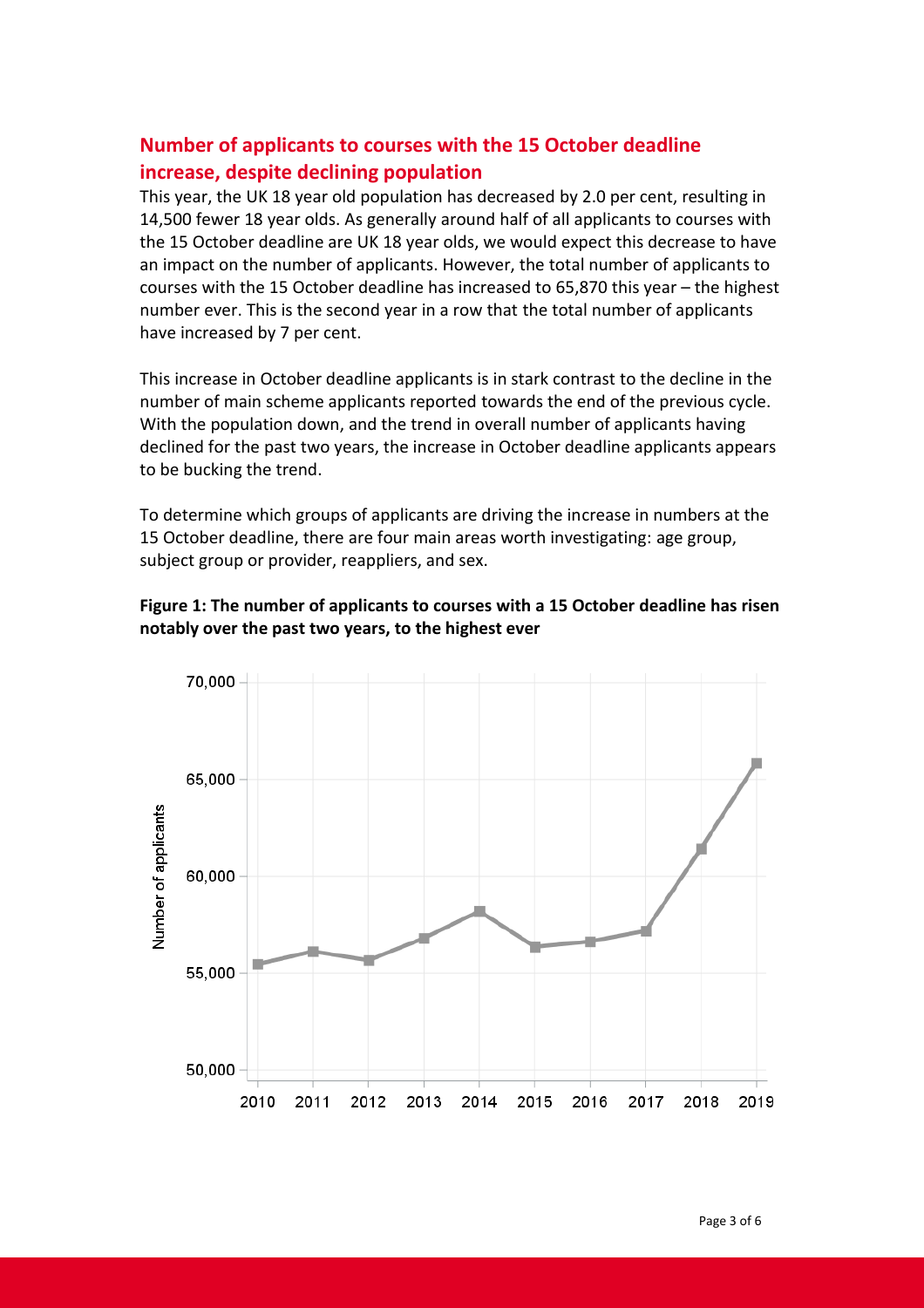#### **Large increases in applicants from young, declining populations**

The general decline in the UK 18 year old population has been ongoing for many years now – declining by 11 per cent since 2009, putting significant strain on higher education providers. The reduction in UK 18 year olds, coupled with removal of student number caps, have been contributing factors in the increasing use of incentivised offer-making, as providers compete to fill their spaces. The reduced population size is also likely to have been a contributing factor in the 2 per cent decline in 30 June deadline applicants, which was seen last year.

But courses with the 15 October deadline appear unaffected. The number of UK 18 year olds applying to these courses increased by 10 per cent this year, with nearly 3,000 more applicants than last year. If the population had stayed the same as it was last year, we could have expected an extra 690 applicants, pushing the increase in UK 18 year old applicants up to 12 per cent.

The population of UK 19 year olds has also declined this year, by 2.5 per cent. Despite this, the number of UK 19 year olds applying to courses with the 15 October deadline has increased by 11 per cent.

The same pattern can be seen for all age groups up to the age of 30, with declining populations, yet increasing numbers of 15 October deadline applicants. For age groups older than 30, there have been increases in population sizes and in numbers of 15 October deadline applicants.

To summarise, the declining population is having no adverse effects on 15 October deadline applicant numbers.

#### **Applicants from all domiciles increase or remain stable**

At the end of the 2018 cycle, increases in numbers of applicants from the EU and non-EU countries stopped the overall decline in applicant numbers from being larger. However, for courses with the 15 October deadline this year, this pattern is not apparent, as the number of applicants from every domicile has either increased or remained stable. The largest increases have been from applicants domiciled in England, increasing by 9 per cent. Applicants from Northern Ireland and Wales have also increased, while Scotland remained stable. This is the opposite of what we saw in 2016, where Scotland was the only UK domicile to have increased in applicant numbers.

Further afield, applicants domiciled in the EU remained stable, while applicants from non-EU countries have increased by 6 per cent. Applicants from non-EU countries have been increasing for at least ten years now, showing that courses with the 15 October deadline, and UK higher education in general, continue to be ever more popular with these applicants.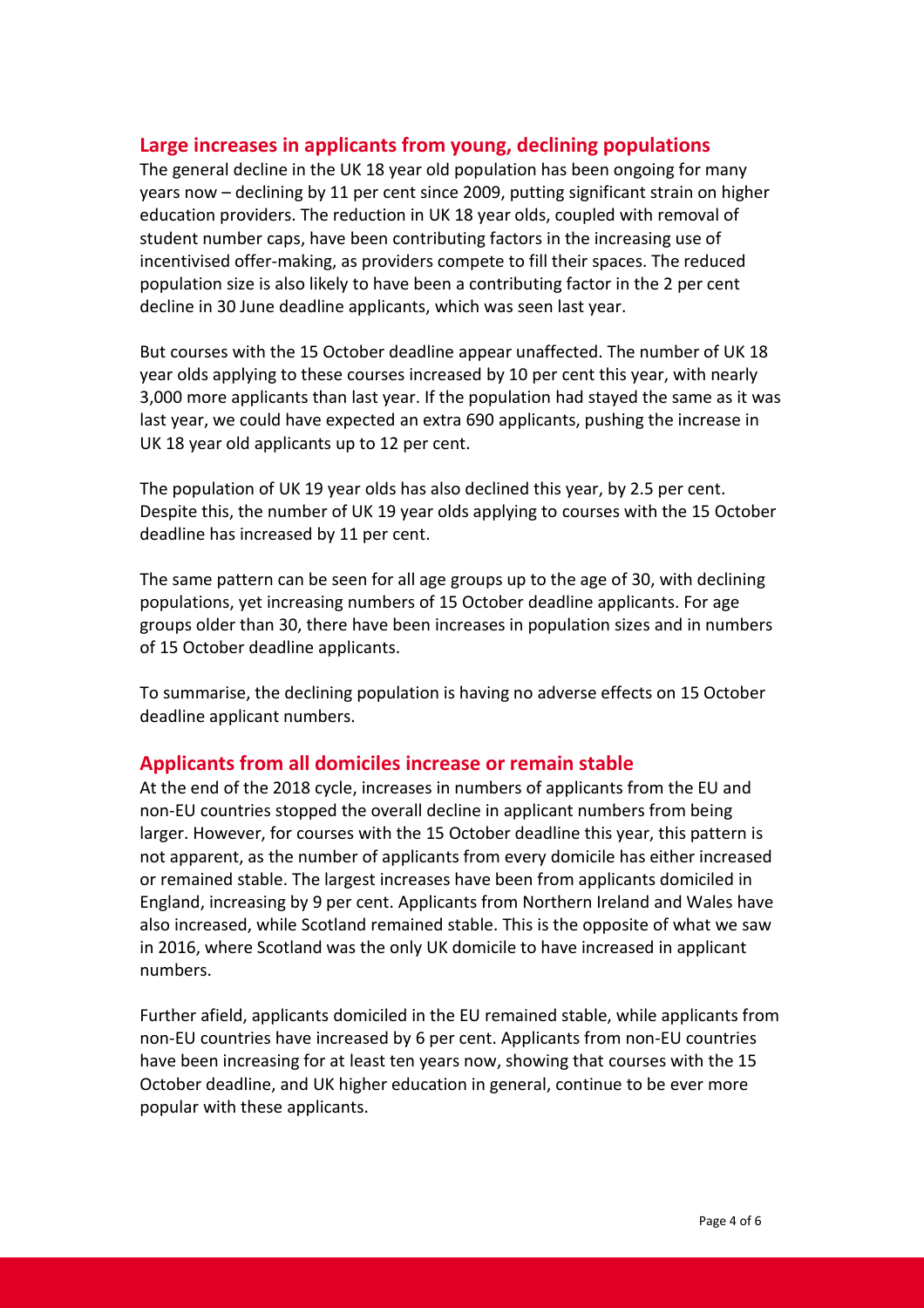## **Large increases in first time applicants and reappliers**

Reappliers are those who applied at any point in the previous cycle, and have applied to a course with the 15 October deadline this year. First time applicants did not apply at any point in the previous cycle.

The increase in 15 October deadline applicants last year, coupled with a similar number of places available to fill, meant that, by the end of the 2018 cycle, it is likely there would be a greater number of 15 October deadline applicants who were not placed. This would result in a larger pool of applicants potentially choosing to reapply to 15 October deadline courses this year. This is reflected in the number of reappliers this year increasing by 11 per cent. However, reappliers are a small group of applicants, so this 11 per cent increase contributes just 14 per cent of the overall increase.

The majority of the increase in 15 October deadline applicants (the remaining 86 per cent) comes from first time applicants. This is significant, as it means the increase in applicants this year is not merely a by-product of an uncharacteristic increase last year, but possibly the beginning of a genuine trend, with more people choosing to initially apply to courses with the 15 October deadline.

#### **Increase in medicine places combatting increased demand**

Typically, around one third of 15 October deadline applicants apply to at least one medicine course, making them a large group of applicants. Changes to government policy tend to have large impacts on the number of applicants to specific courses, with medicine being no different.

Previously, around 6,000 places on undergraduate medicine courses have been available, limiting the number of potential applicants who are able to secure a place. However, recently, plans have been put in place to increase the number of available places on medical courses by 25 per cent, with the allocation of 1,500 additional places. For entry in the 2018 cycle, 630 of these extra places were made available, with 8 per cent more people choosing to apply, bucking the trend of falls seen in previous years. For entry in the 2019 cycle, an additional 690 places have been made available, increasing the number of available places by a further 10 per cent. The number of applicants to medicine courses has increased by 8 per cent this year – a lower rate than the increase in the number of places, meaning a higher proportion of medicine applicants should be placed by the end of the cycle, compared to last year.

This year, there have been 22,340 medicine applicants. With just under 7,400 available medicine places this year, we would expect around one in every three applicants to be placed onto these medicine courses by the end of the cycle. This would be an increase on previous cycle acceptance rates, meaning a higher proportion of medicine applicants would be accepted onto a course with the 15 October deadline.